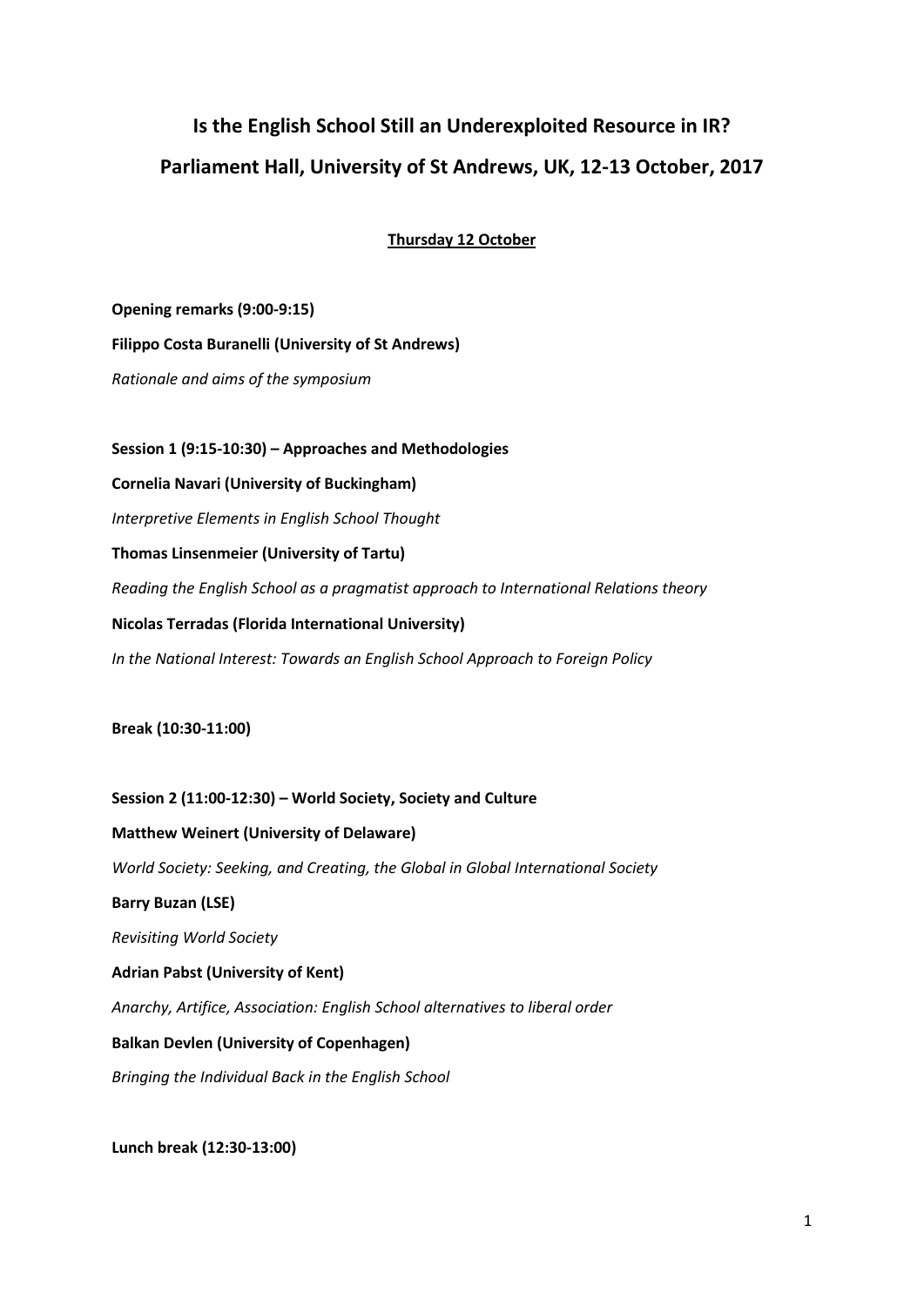## **Session 3 (13:30-14:45) – The English School and History – Back to the Future?**

## **Daniel Green (University of Delaware)**

*Historical Periodization, Analytic Agenda, Theoretical Output: Revisiting the English School Account of 1805-1914*

## **Scott Thomas (University of Bath)**

*The English School and the Cultural Foundations of International Order: The Contributions of Martin Wight and Christopher Dawson*

## **Adam Humphreys (University of Reading)**

*Hedley Bull's Political Vision and its legacy on contemporary international society thought*

**Break (14:45-15:15)**

#### **Session 4 (15:15-16:45) – Conflict, Institutional Developments and Raison de Systeme**

#### **Nicholas Lees (University of Liverpool)**

*War and the English School: Towards a Grotian Perspective on Conflict*

#### **Laust Schouenborg (Roskilde University)**

*Unilateral Disarmament in International Society*

#### **Joanne Yao (Durham University)**

*International Sanctions as a Primary Institution of International Society*

## **Nicholas Wheeler (University of Birmingham)**

*Nuclear Weapons in the English School conception of International Society*

## **Roundtable: Is the English School Still an Underexploited Resource in IR? (17:30-19:00)**

**Speakers:** Barry Buzan, Cornelia Navari, Nicholas Rengger, Charlotta Friedner-Parrat, Filippo Costa Buranelli, Joanne Yao

**Wine reception (19:00 – 19:45)**

**Official Dinner (20-22)**